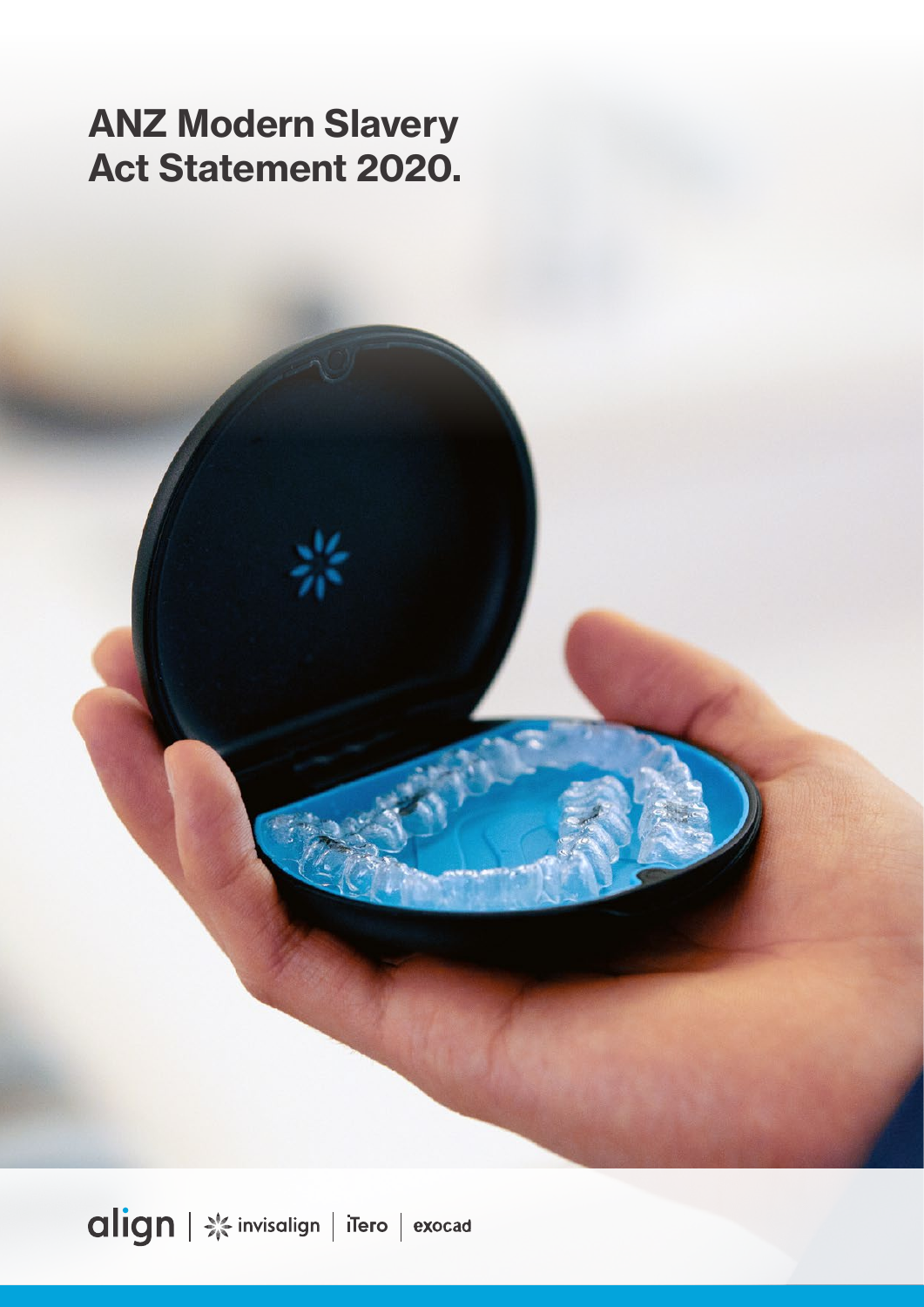This statement is made by Align Technology (Australia) Pty Limited and ICA Holdings Pty Ltd, (collectively "Align Australia Group", "we" or "our") under section 14 of the Australian Modern Slavery Act 2018 (Cth) and sets out the actions taken by the Align Australia Group to assess and address modern slavery and human trafficking risks in our business and supply chain for FY2020.

# Our commitment.

 $\bullet$ 

The Align Australia Group is committed to preventing slavery and human trafficking in its operations and supply chains. This Modern Slavery Statement sets out our approach and actions to prevent modern slavery in our commercial operations, including relationships with third parties in our supply chain.

### Our structure, operations and supply chains.

# $\bullet$

The Align Australia Group are medical device companies that sell three main products and related services in Australia and New Zealand: the Invisalign system, which is a clear aligner system; iTero intraoral scanners; and, since April 2020, exocad dental CAD/CAM software. These products and services help dental, orthodontic and lab professionals achieve the clinical results they expect and deliver effective, cutting-edge treatment options and services to their patients. The products serve to improve smiles for every type of patient - from simple tooth alignment to complex corrections, kids to adults, orthodontics to multidisciplinary restorative treatment.

Align Australia Group procures its medical devices and services entirely from related entities in Align's global supply chain. Products sold in Australia and New Zealand are manufactured around the world including Costa Rica, China, Mexico, Israel. In addition, our digital treatment planning and aligner fabrication services are performed in multiple international locations, including in Mexico, Costa Rica and China, Align Technology (Australia) also has over 400 local suppliers (including property, digital, marketing, insurance, professional services, distribution and logistics, human resources, office supplies, cleaning and travel).

Align Technology (Australia) Pty Ltd is a wholly owned indirect subsidiary of Align Technology, Inc (together with its subsidiaries, "Align"). Align Technology (Australia) Pty Ltd has five subsidiaries, including ICA Holdings Pty Ltd and Invisalign Australia Pty Limited whose operations are to market, distribute and service Align products within Australia. The other subsidiaries of Align Technology (Australia) Pty Ltd are located in New Zealand, Hong Kong and Singapore and are either holding companies or distribution entities for their jurisdiction. They do not have any material supply chains outside of the Align group.

### Risks of modern slavery practices in operations and supply chains.

# $\bullet$

The Align Australia Group recognises that particular products and services may have a higher prevalence of modern slavery practices because of the way they are produced, provided, or used and identifying risks in Align's global supply chain is the first step to eliminating those risks. Our initial risk assessment, which considers a number of indicators of modern slavery risks including sector and industry, the type of products and services and geographical location, has indicated that our operations and supply chain have a medium potential for modern slavery risks.

| <b>Risk</b>       | <b>Description of risk</b>                                                                                                                                                                                                                                                                                                                                                                                                                                                                                                                                                                                                                                                                                                                                  |
|-------------------|-------------------------------------------------------------------------------------------------------------------------------------------------------------------------------------------------------------------------------------------------------------------------------------------------------------------------------------------------------------------------------------------------------------------------------------------------------------------------------------------------------------------------------------------------------------------------------------------------------------------------------------------------------------------------------------------------------------------------------------------------------------|
| Sector /Industry  | The following sectors or industries that Align operates in or uses are considered to have a<br>higher prevalence or risk of modern slavery practices due to their characteristics, processes<br>and products <sup>1</sup> :<br>a. medical device products;<br>b. manufacturing;<br>c. electronics; and<br>d. catering, cleaning and logistics.                                                                                                                                                                                                                                                                                                                                                                                                              |
| Product / Service | Our supply chain includes overseas manufacturers of specialised scanning equipment, rapid<br>prototyping machines, resin, and other advanced materials, as well as the optics, electronic<br>and other mechanical components of our intraoral scanners. Our related entities that procure<br>these products maintain single supply relationships and also rely on third-party manufacturers<br>and sub-assembly manufacturers. The broader Align group has visibility over raw materials in<br>its supply chain as the raw material procurement takes place from tier one suppliers.<br>The exocad business was acquired by Align Technology, Inc. in April 2020 and will be<br>reported on in Align Australia Group's Modern Slavery Statement for FY2021. |

1 According to (i) the ACSI Modern Slavery Risks, Rights & Responsibilities (https://acsi.org.au/research-reports/modern-slavery-risks-rights-and-responsibilities/). This is a research report that contains valuable tools for companies and investors in addressing modern slavery risks and identifies five ASX200 sectors considered to be high risk for modern slavery; and (ii) the International Labor Organization's 2017 Global Estimates of Modern Slavery: Forced Labour and Forced Marriage (https://www. ilo.org/global/publications/books/WCMS\_575479/lang--en/index.htm).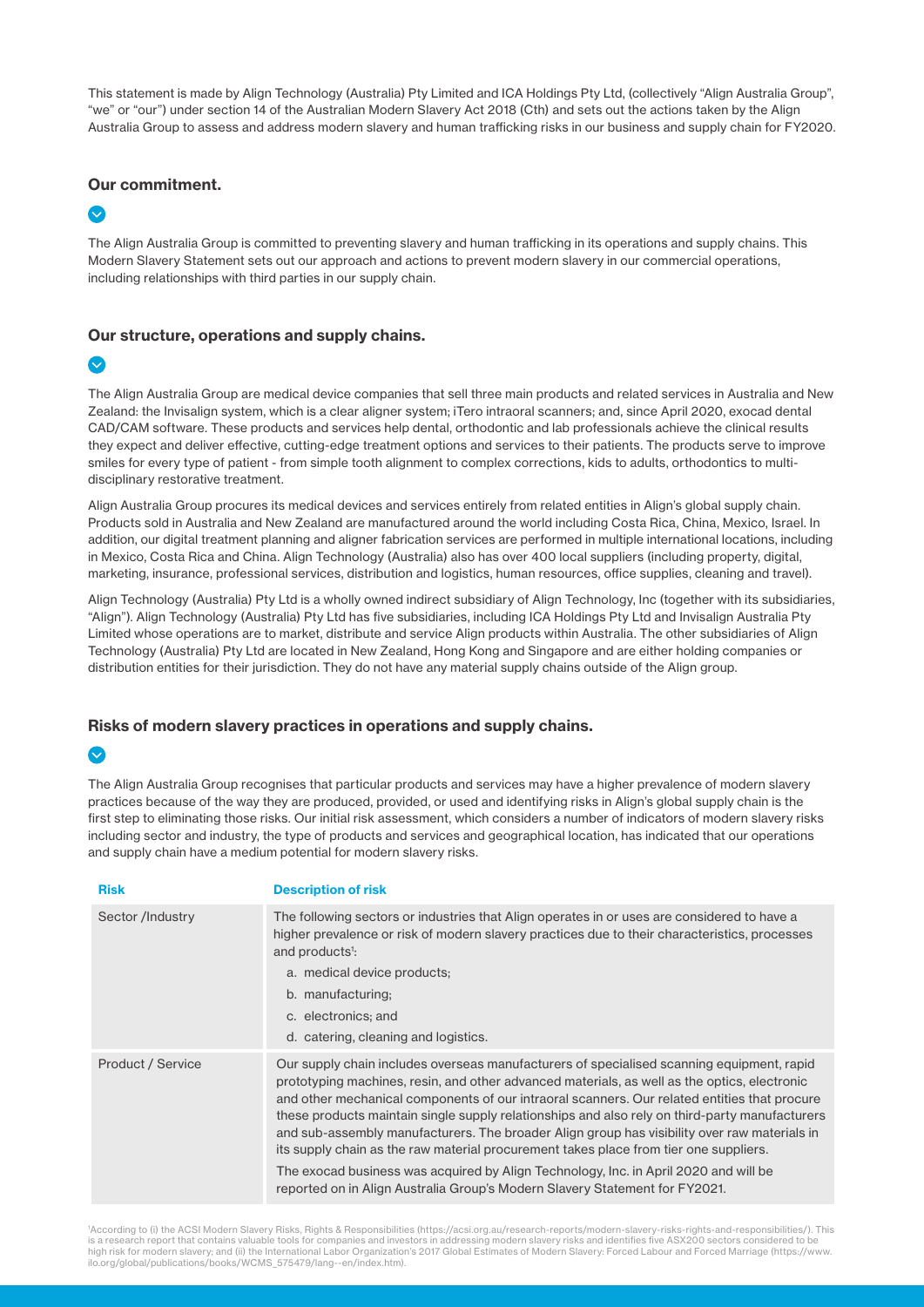| Geographic | Align Australia Group currently operates Australia and New Zealand either directly or indirectly<br>through distributors. Pursuant to the 2018 Global Slavery Index released by the Minderoo and<br>Walk Free Foundation as a quide (GSI), Australia and New Zealand are considered low risk<br>countries for the prevalence of modern slavery. |
|------------|-------------------------------------------------------------------------------------------------------------------------------------------------------------------------------------------------------------------------------------------------------------------------------------------------------------------------------------------------|
|            | In relation to the Align Australia Group's critical suppliers for the Invisalign and iTero<br>businesses <sup>2</sup> , we are in the process of conducting a geographic risk assessment also using the<br>2018 Global Slavery Index as a quide for the purposes of the Australian Modern Slavery Act<br>2018 (Cth).                            |

### Actions taken to address modern slavery risks.

# $\bullet$

#### Our people.

The Align Australia Group employees respect one another by protecting the human rights of others. This means we do not use false or misleading practices when recruiting and hiring. We recognise that migrants and foreign workers are particularly vulnerable to modern slavery and extreme forms of labour exploitation due to the difficulties that they face in understanding and securing their rights and entitlements. Considering the nature of our workforce and our employment practices, we have assessed that the risk of Align Australia Group's operations causing or contributing to modern slavery through our employees as low. For example:

- we confirm that all of Align Australia Group's team members hold appropriate work visas or have permanent residency or citizenship. Our candidate relationship management systems have controls in place that prevent placements from occurring without the appropriate work rights and skills checks being completed;
- our employment conditions adhere to the legislation relevant to the jurisdictions in Australia and New Zealand;
- all team members and potential team members are free to apply for employment opportunities, free to turn down employment opportunities and free to leave the Align Australia Group at any time. We do not charge any fees to individuals for the sourcing of the employment opportunities they are offered;
- we provide compensation that is competitive and consistent with the laws that regulate minimum wage and overtime. We are committed to providing our team members with details about their work and that their wage statements and entitlements are clear and understandable. Our remuneration strategy reflects individual and company performance, job responsibilities, individual contribution and prevailing market conditions; and
- we have good recruitment practices in place we ensure that all our legal obligations are complied with in the recruitment and on-boarding process and we only contract with formal labour providers and recruitment organisations with legitimate and established businesses.

### Policies and training.

#### Align Global Code of Conduct.

The Align Australia Group follows the Align Global Code of Conduct (our "Code") which defines the ethical standards we each must follow so that we may conduct the business of Align with integrity and in compliance with all laws. Our Code also includes examples of what to look out for to avoid unethical or illegal conduct. As such, no one representing Align will take unfair advantage of anyone through manipulation, fraudulent inducements or concealment, abuse of confidential or privileged information or any other unfair dealing.

We believe that Align's strength is based, in part, on our ability to develop and sustain long-lasting, mutually rewarding relationships with our valued business partners. In accordance with our Code, we seek out partners, including suppliers, that demonstrate strong values and ethical principles. We avoid those that violate the law or fail to comply with the sound business practices we embrace.

#### Align Global Third Party Code of Conduct.

The Align Australia Group partners are also subject to the Align Global Third Party Code of Conduct ("Third Party Code"). This Third Party Code has been shared with distributors and sales agents. Just as Align holds itself accountable to our Global Code of Conduct, we expect our Third Parties to do the same by following our Third Party Code. Our Third Party Code makes clear that we expect and require our business partners to comply with all human rights laws and ensure that their workforce is treated fairly and all working conditions are safe.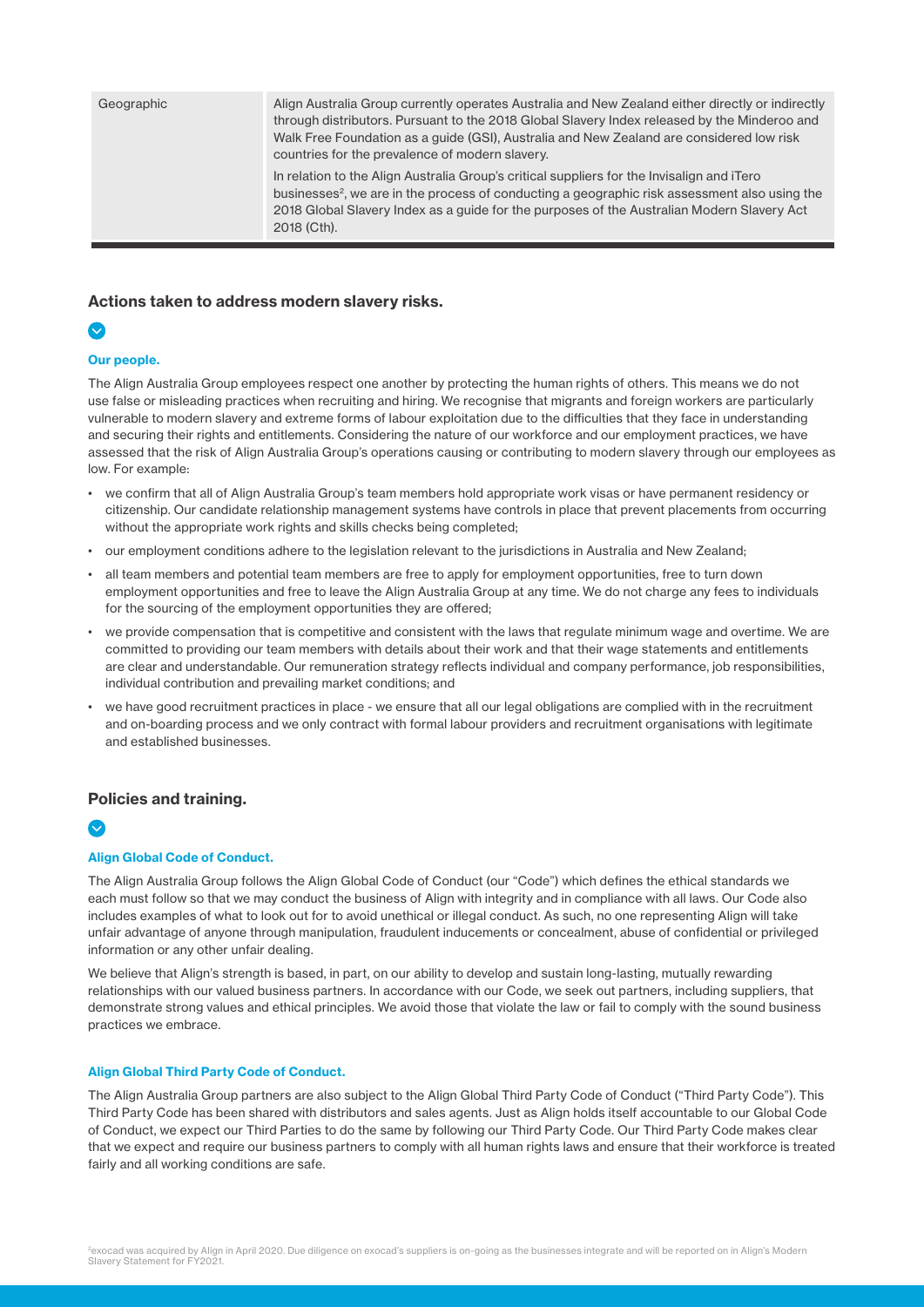#### Speak Up Policy.

Grievance mechanisms are vital for workers to be able to raise issues. As part of our commitment to honest and ethical behavior, through our Speak Up Policy we require all employees to report any actual or apparent violations of law or ethical standards so that they can be investigated and dealt with appropriately. Align has an open-door policy and encourages all employees to present ideas, raise concerns, and ask questions - especially those of a legal or ethical nature. Everyone on the management team is responsible for supporting Align's open-door policy and for welcoming direct reports or other employees who may reach out to them for assistance. Align Australia Group encourages all team members to use Align's hotline if they do not feel comfortable going to their supervisor, manager, Compliance and Ethics Officer or HR department, which enables team members to remain anonymous.

#### Workplace Bullying Policy and Appropriate Workplace Behaviour Policy

Align Australia Group does not tolerate or condone bullying, harassment, sexual harassment, victimisation (including unlawful behavior) under any circumstances. Align Australia Group has a Workplace Bullying Policy and an Appropriate Workplace Behaviour Policy which sets out steps team members can take if they become subject to or aware of any discrimination or victimisation that results or could result in modern slavery practices. These policies set out what Align will do if a complaint is made and what actions Align will take if allegations are substantiated. For example, Align make take disciplinary action, including suspension or termination of employment where appropriate or justified in the circumstances. These policies meet the requirements of Australian law.

#### Initial due diligence.

As part of the Align Australia Group vendor onboarding process, suppliers and other business partners answer certain questions that allow us to assess risk. These questionnaires are generally completed and undergo a thorough risk assessment prior to the supplier providing us any goods or services. The flowchart below provides a high-level summary of the process to set up a new vendor at Align:

Request or creates an orboarding request through Align vendor portal. Vendor answers a series of questions: general, finance, quality assurance, data privacy and technology risk.

Align team reviews vendor information and provides risk classifications.

Global vendor onboarding team reviews information for completeness and created vendor in Align's SAP.

Potential new vendors are required to complete an initial questionnaire. Most vendors are asked to confirm if their company complies with The California Transparency in Supply Chain Act (2010) and the Modern Slavery Act 2015 (UK). The Align Australia Group will work to update the questionnaire to specifically ask applicable vendors to comply with the Australian Modern Slavery Act 2018 (Cth) as well.

Also, depending on the vendor categorisation, vendors may also be required to go through Align's Quality Management System ("QMS"). Potential new vendors who are required to go through Align's QMS process are required to complete additional and more detailed questions disclosing, among other things, their efforts to evaluate and address risks of human trafficking and slavery. These questionnaires are reviewed by internal personnel.

#### Ongoing monitoring activities.

Once a supplier has been categorised and onboarded into our systems, we have processes in place to continually monitor its quality-controlled suppliers. A risk-based approach to supplier quality management is performed to ensure expectations are met - the degree of control is commensurate with the significance of the product or service supplied and include but are not limited to: capacity/scalability, supply chain, catastrophe/geopolitical, and quality/regulatory. Some on-going controls that may be required include, among others, the following:

- a. Verification and inspection of products: verification, inspection or other activities are performed by Align of purchased product is adequate to ensure specified requirements are met.
- b. Supplier re-evaluation: all suppliers that are onboarded are automatically identified in Align Australia Group's systems to be re-evaluated. The frequency of supplier re-evaluation is determined based on the vendor's QMS classification, or immediately on the occurrence of certain events (e.g. merger, acquisition, product/service change,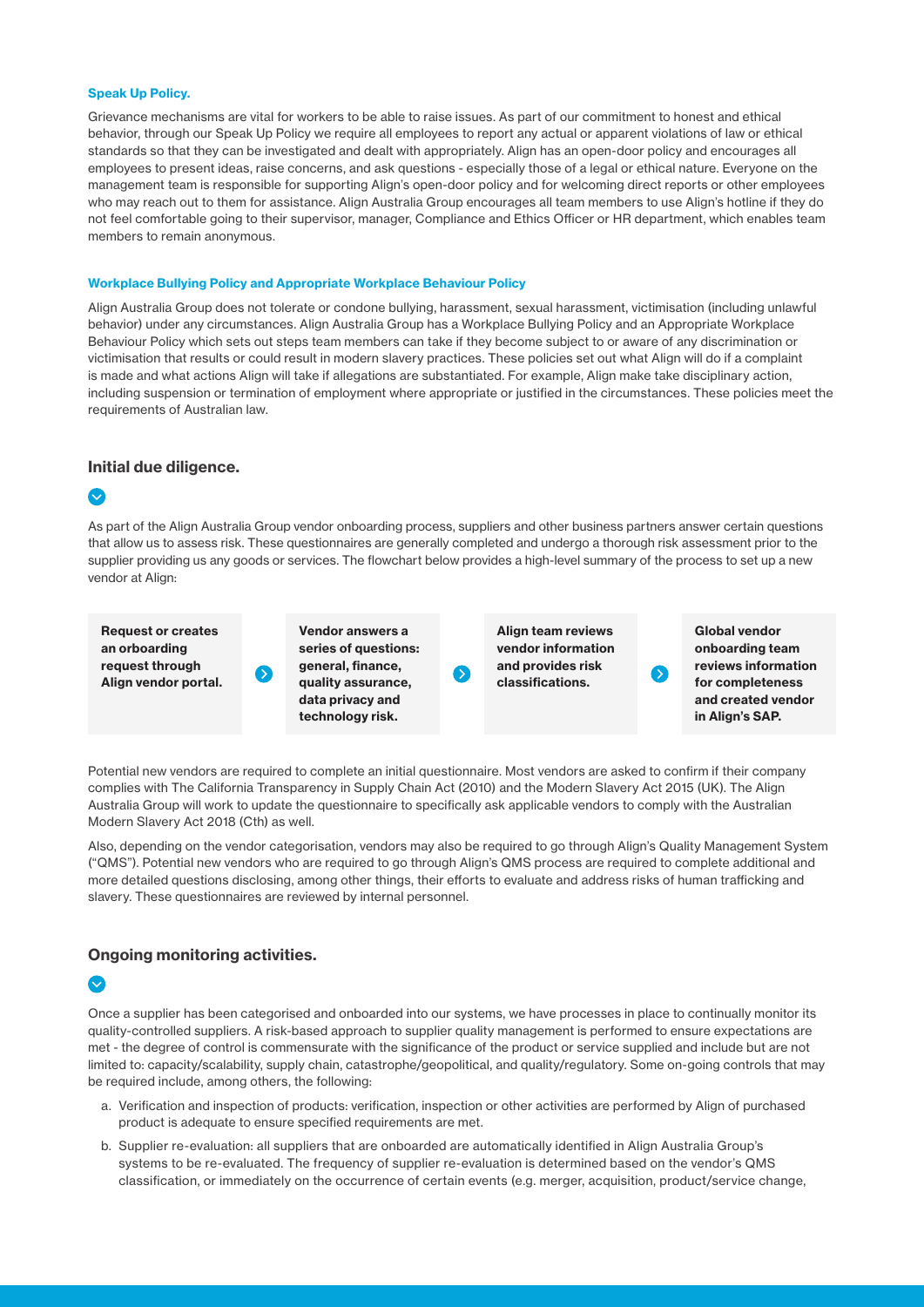non-conforming products).

c. Auditing: Align Australia Group performs audits as part of the evaluation or re-evaluation of certain suppliers. The scope of any audit is based on the acceptance criteria and level of risk of the product or service provided by the supplier. An annual supplier audit schedule is established with input from applicable stakeholders. Unscheduled or unplanned supplier audits may be added to the schedule as needed throughout the calendar year due to new business, substantial/significant changes and business/QMS risk.

For major non-conformities identifying significant risk, we take necessary actions including but not limited to removing or inactivating the supplier from the approved supplier list, replacement of the supplier, slow business or withhold potential future business.

#### Assessing the effectiveness of the actions taken to address modern slavery risks.



We are committed to reviewing the effectiveness of our actions and we will develop a number of measures to assess the effectiveness of our actions. We will focus on implementing these measures in FY2021 to ensure our actions are appropriate and are effectively assessing and addressing the risks of modern slavery in our operations and supply chains. In Australia and New Zealand, we have established a working group against modern slavery ("Working Group") that consulted with stakeholders from Corporate Social Responsibility, Internal Audit, Compliance and Ethics, Human Resources, Legal and Supply Chain who will monitor and facilitate the implementation of these measures.

# Consultation.

### $\bullet$

From the beginning, the preparation of this statement has had the commitment of our Australian Leadership Team. The Working Group consulted with the boards of the reporting entities covered by this statement being Align Technology (Australia) Pty Ltd, ICA Holdings Pty Ltd and their subsidiaries. Align Australia Group operates as an integrated group of companies with consistent policies, systems and approaches applying to each entity.

#### Approval.

# $\bullet$

This statement was approved by Board of Directors of Align Technology (Australia) Pty Ltd on 30 June 2021 on behalf of itself and ICA Holdings Pty Ltd for the purpose of the Modern Slavery Act 2018 (Cth).

 $QU0\wedge$ 

Karen McGoldrick VP and Managing Director, ANZ

30 June 2021